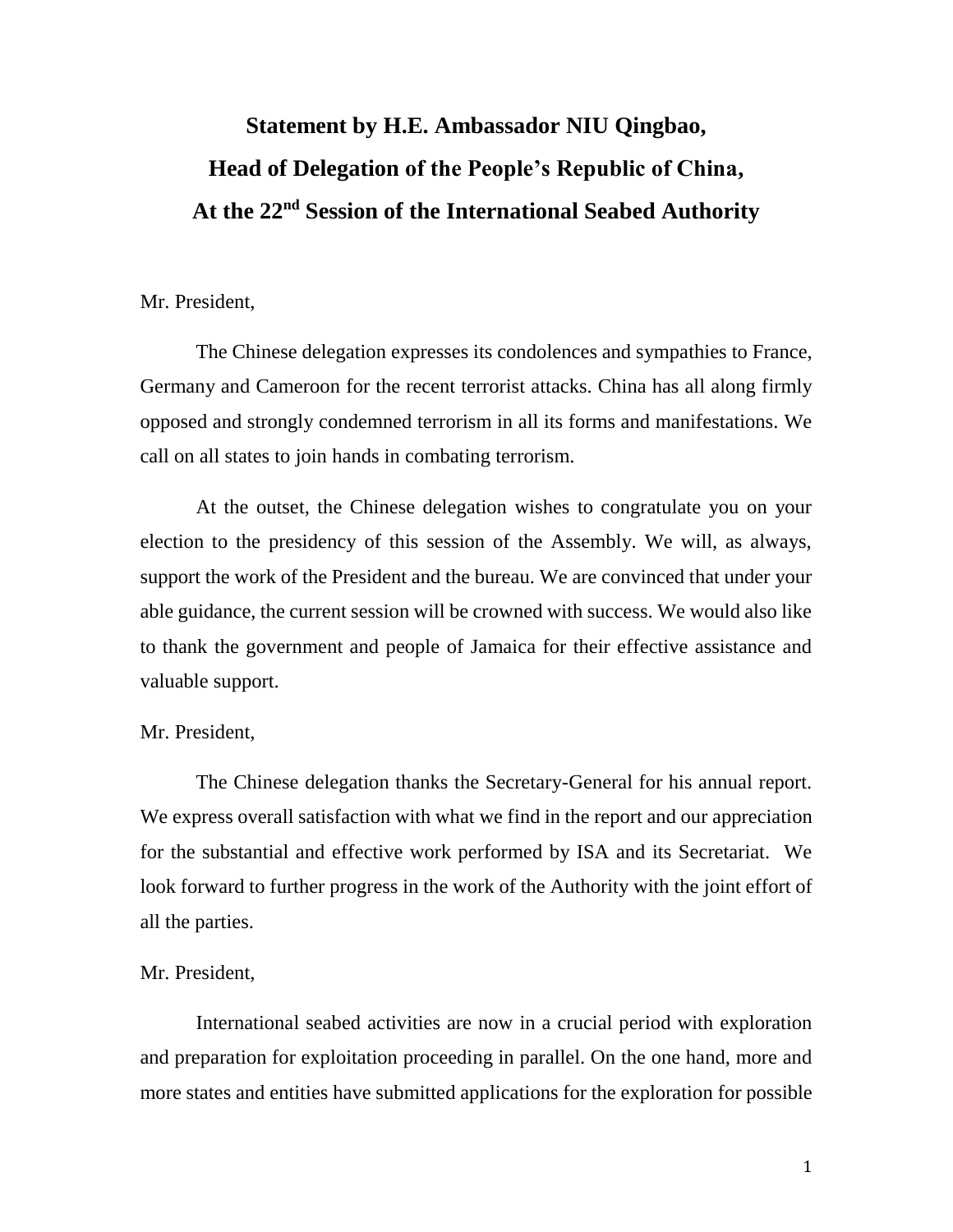mining areas. So far, the Authority has approved 28 plans of work for exploration. And applications of the first batch of contractors for an extension of their contracts for exploration for poly-metallic nodules have just been approved. On the other hand, while efforts are being made by all the parties to prepare for exploitation, the continuing slump of the international metals market as a result of the global economic situation means that the possibility of realizing commercial exploitation of deep-sea resources in the near future is quite small. Exploration will continue to be the mainstay of international seabed activities for a considerable period of time to come.

## Mr. President,

The Chinese delegation is pleased to note that a couple of days ago, the Council approved all six applications for extensions of exploration contracts, including the one submitted by COMRA. This is of great significance for bolstering the confidence of the contractors and keeping the forwarding-going momentum and dynamism of the international seabed undertaking. China congratulates the six contractors and commits itself to continuing to fulfill to the letter its responsibilities as a sponsoring state and urging COMRA to honour faithfully its relevant duties and obligations during the contract extension period.

China pays great attention to the formulation of regulations on exploitation under way in the Authority. The exploitation regulations will provide a firm guarantee for realizing the principle of "common heritage of mankind". The related study and formulation involve such many fields, including mining, finance, environmental protection and laws and represent a complex and difficult undertaking which cannot be accomplished overnight or in great haste. The proposed regulations on exploitation should be in keeping with international law including the United Nations Convention on the Law of the Sea (UNCLOS), dovetail with the regulations on exploration that the Authority has formulated, and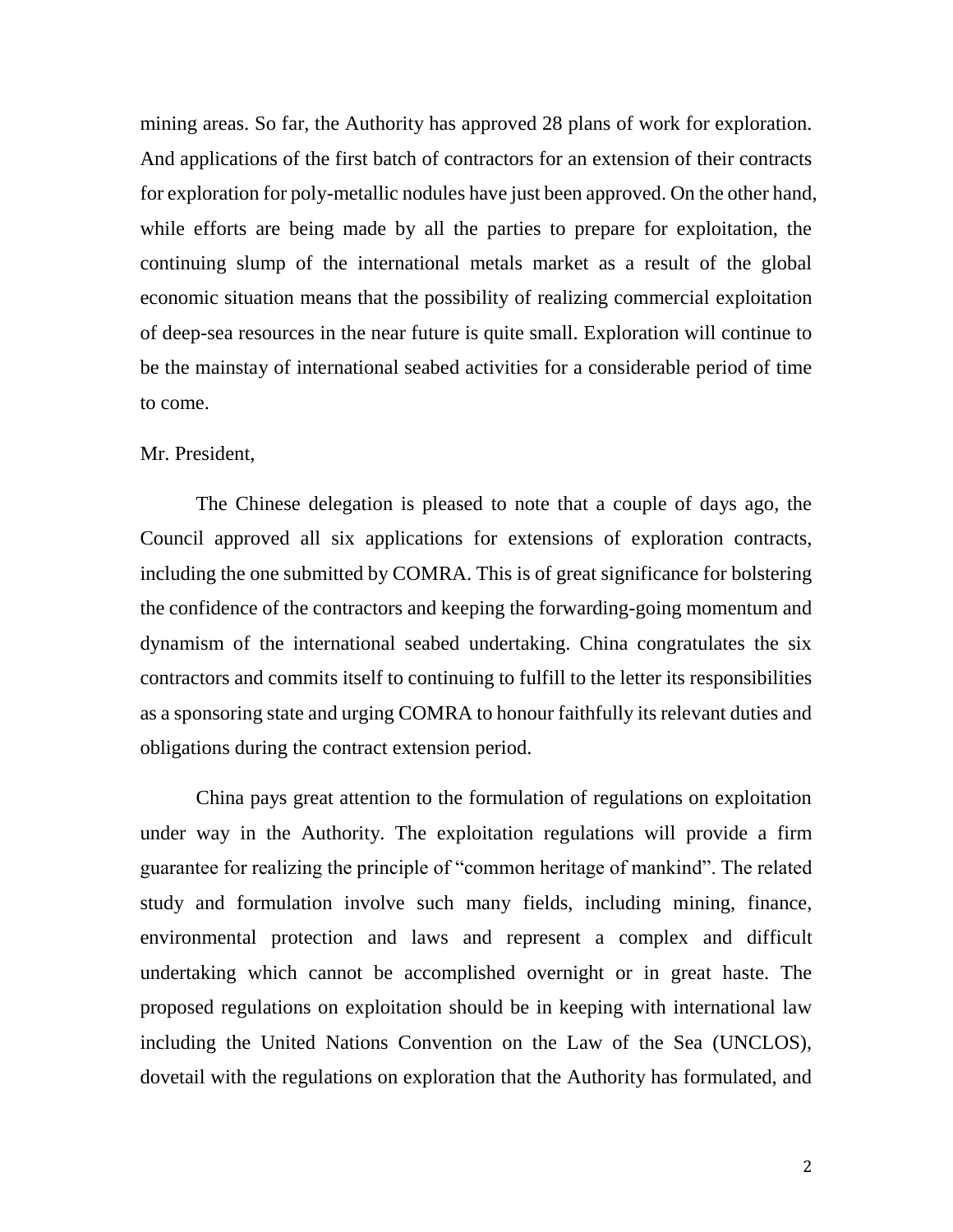take into full consideration the overall interests of the international community and those of the overwhelming majority of the countries, in particular the developing countries. The related criteria should be based on facts and science while a balance should be struck between resource exploitation and environmental protection. We are ready to continue our active participation in this work in a constructive spirit.

## Mr. President,

Last year, ISA launched its first periodic review of the international seabed regime. This exercise not only was a comprehensive stocktaking of the work of the Authority for more than 20 years, it also has a bearing on the future direction of the Authority's development. China thanks the Review Committee for its interim report and appreciates its hard work.

China is of the view that since its founding, the Authority has made remarkable progress in rule-setting and institution-building, approving site applications, increasing knowledge and awareness of the deep sea and protecting the environment. This fully proves the overall effectiveness of the existing seabed regime whose basic framework should not be shaken by the review. Based on the premise of the imminent "advent of commercial seabed mining", the interim report recommends setting up new organs such as an Economic Planning Commission and an Inspectorate. Such recommendations show not only over-optimism about the current situation with respect to the international seabed, but also the report's inconsistency with the principle of evolution in the establishment of organs under the Implementing Agreement of UNCLOS. China advocates objectivity in viewing the prospects of seabed exploitation and caution in setting up new organs to avoid creating unnecessary burden for the States Parties. In addition, the periodic review should look at the operation of the international seabed regime. The call for clarification of "the definition of developing States" has evidently overstepped the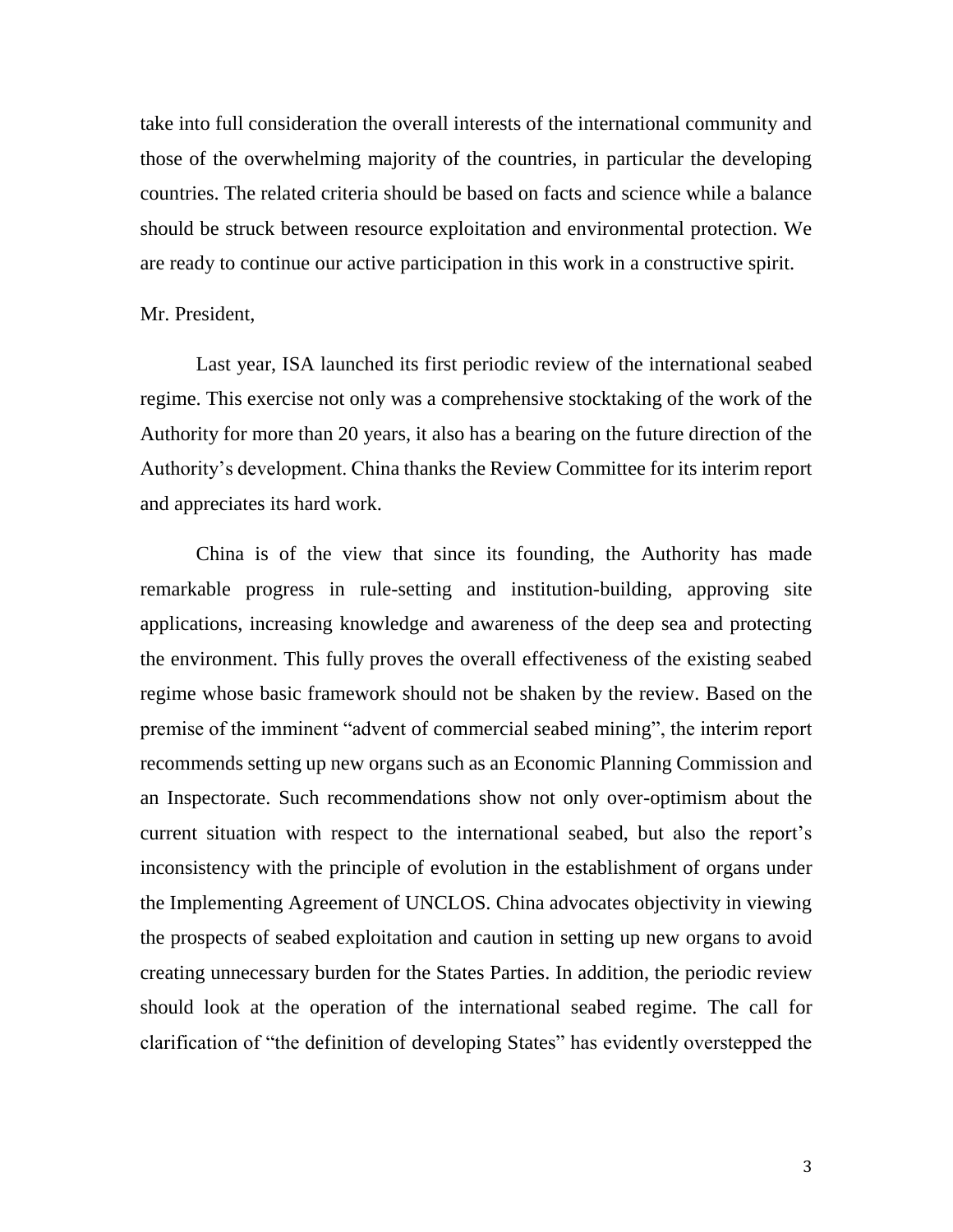terms of reference of the review and should not form part of the recommendations of the report.

## Mr. President,

The high seas are closely linked with activities in the Area. At present, the UN General Assembly has started preparation of an international instrument concerning the conservation and sustainable use of marine biological diversity beyond areas of national jurisdiction. China notes with satisfaction that the International Seabed Authority has actively participated in the process and hopes to see it continue to play an important role in it.

#### Mr. President,

As an active participant in and contributor to efforts concerning international seabed affairs, China always supports the International Seabed Authority in its work. Last February, the Standing Committee of the National People's Congress of China adopted the Law on the Exploration for and Exploitation of Resources in the Deep Seabed Area, which comprehensively stipulates the rights and obligations for Chinese natural and legal persons or other organizations in their exploration and exploitation activities in the international seabed area. The promulgation of this law will help China better fulfill its responsibilities as a sponsoring state. This law has been filed with the International Seabed Authority for the record.

Last May, China held in Nanjing the Fifth International Symposium on the Continental Shelf and the Area. The Secretary-General and Deputy Secretary-General of ISA and a number of the members of the Legal and Technical Commission attended the symposium at our invitation. The symposium series have played a positive role in facilitating a deeper understanding by all parties about the legal and scientific issues associated to the Area.